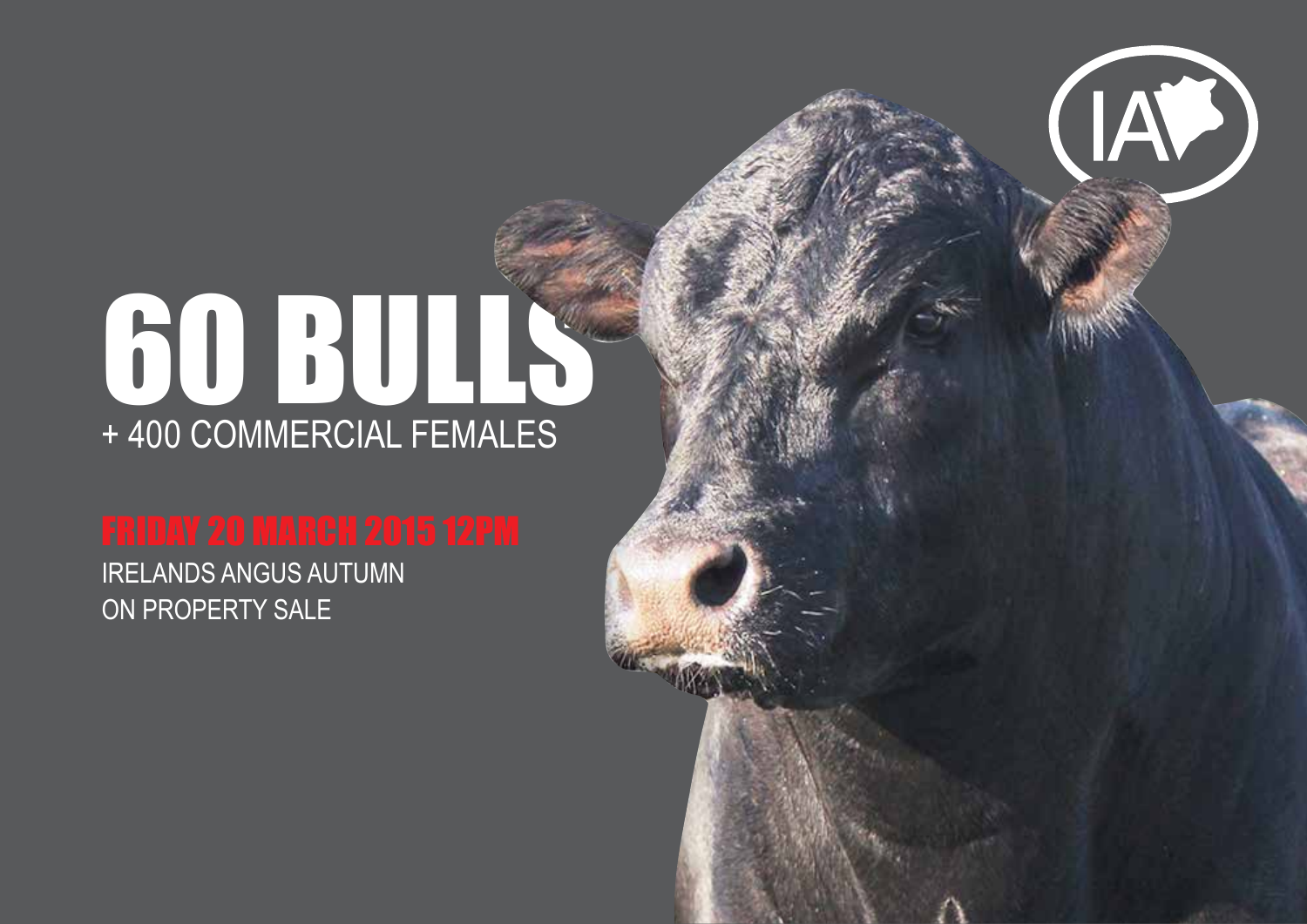

LOT 6 IRELANDS JIUJITSU J113 TE MANIA INFINITY 04 379 AB X VICKY Z15(AI)(ET)



LOT 16 IRELANDS JINX J349 GRANITE RIDGE THOMAS F223(AI) X ELMUNGIE F72



**LOT 1 IRELANDS JEOPARD** IRELANDS GALAXY G43(AI) X ECLYP



**LOT 13 IRELANDS JEETHO** GRANITE RIDGE THOMAS F223(AI)





LOT 36 IRELANDS JERICO J385 RAFF EXPEDITION E264(AI)(ET) X LASS B1(AI)



LOT 11 IRELANDS JOUST J392 RAFF SYNERGY E96 X VICKY D14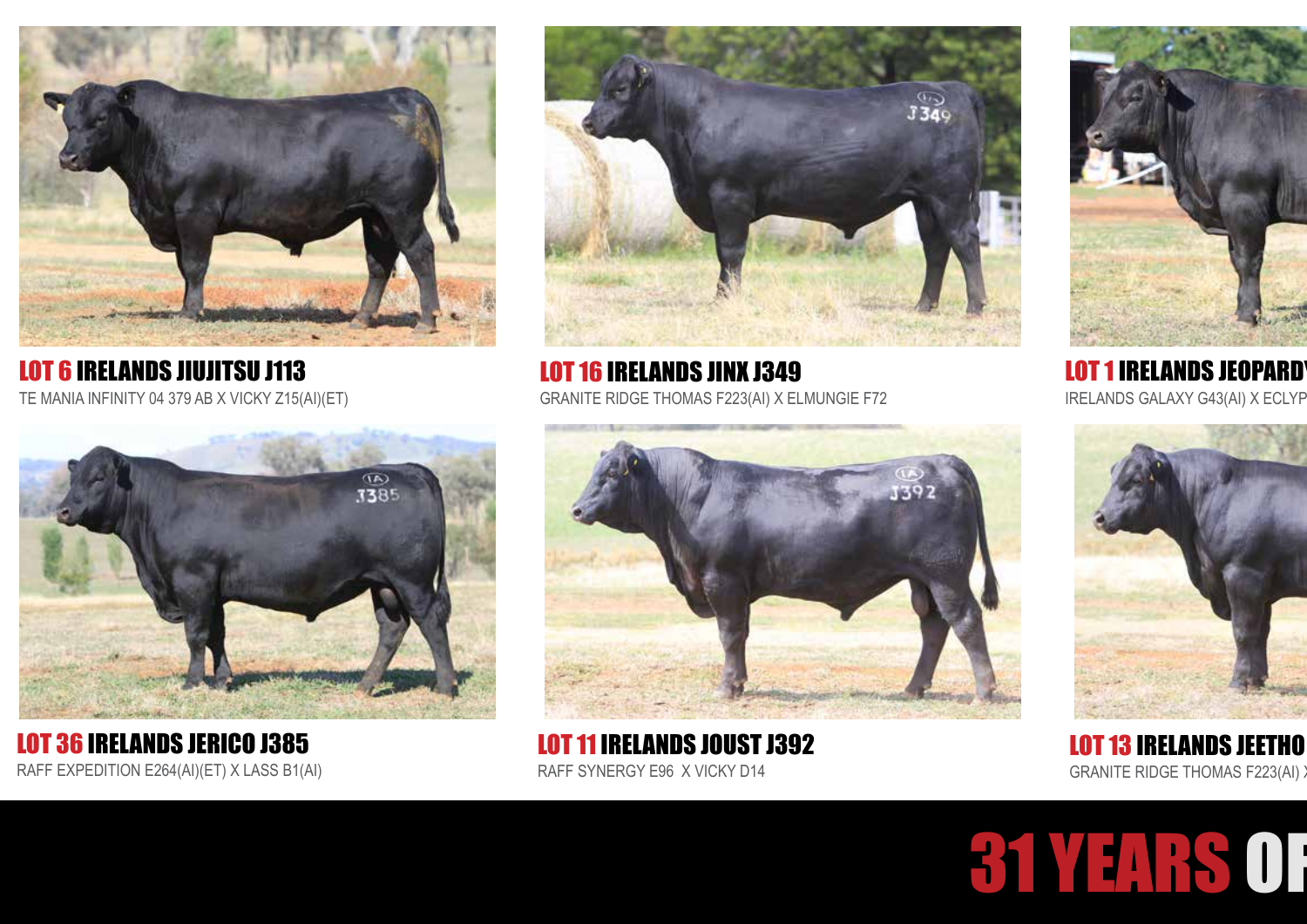







LOT 1 IRELANDS JEOPARDY J356 LOT 2 IRELANDS JOUSTER J393(AI) IRELANDS GALAXY G43(AI) X IRELANDS WARGOONA E5(AI)(ET)



LOT 3 IRELANDS JUPITER J400 IRELANDS GALAXY G43(AI) X PANDA G22(AI)



LOT 12 IRELANDS JAMMED J370 IRELANDS GEEMAN G57(AI) X FOREVER G141



LOT 28 IRELANDS JIM J401 IRELANDS FLETCHER F1 X NIKKI Y2

## 31 YEARS OF PEDIGREE, PREDICTABILITY & PERFORMANCE